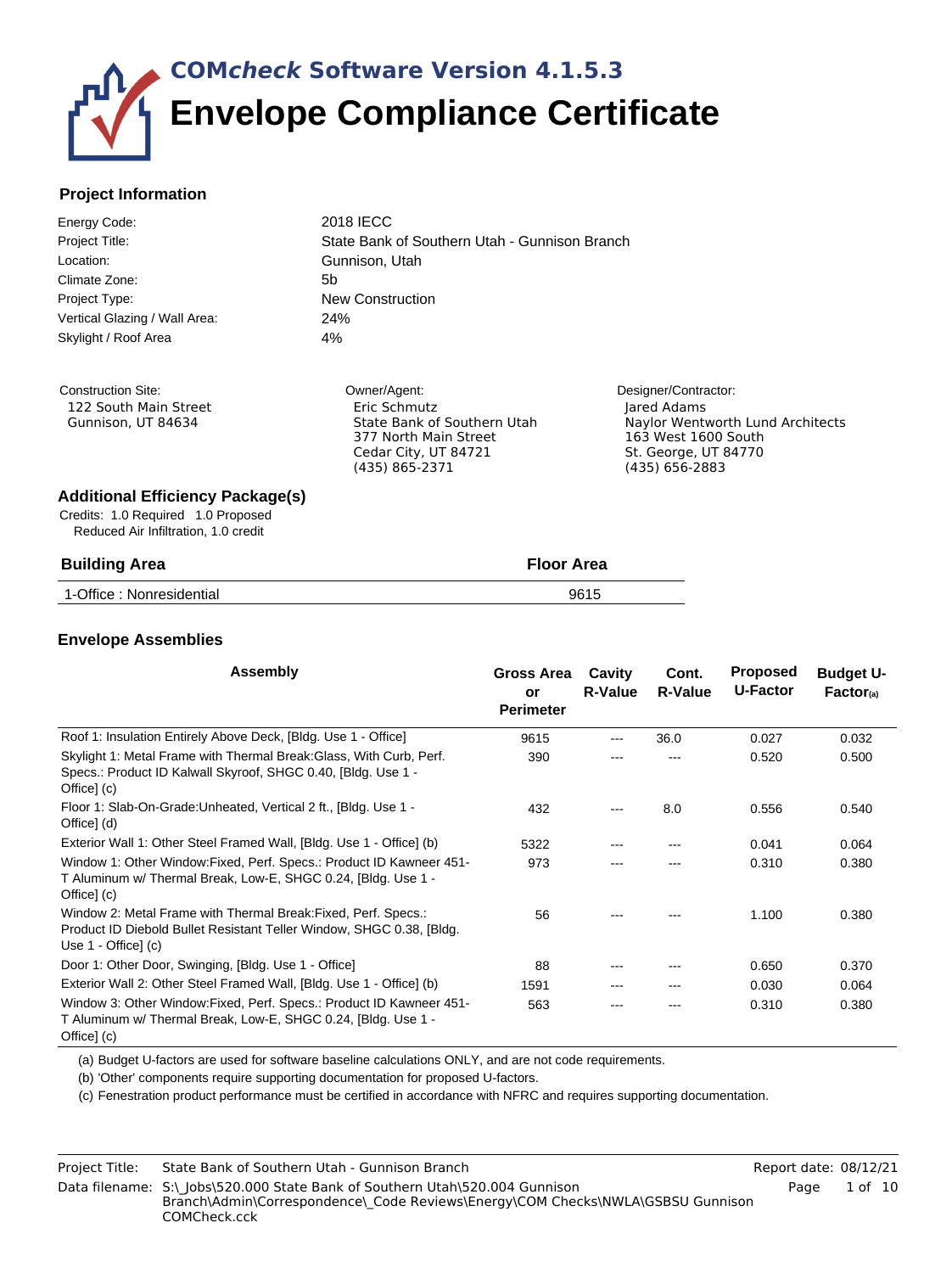(d) Slab-On-Grade proposed and budget U-factors shown in table are F-factors.

### **Envelope PASSES: Design 9% better than code**

#### **Envelope Compliance Statement**

*Compliance Statement:* The proposed envelope design represented in this document is consistent with the building plans, specifications, and other calculations submitted with this permit application. The proposed envelope systems have been designed to meet the 2018 IECC requirements in COM*check* Version 4.1.5.3 and to comply with any applicable mandatory requirements listed in the Inspection Checklist.

Jared Adams - Project Manager Name - Title Signature Date

U TA

08/12/2021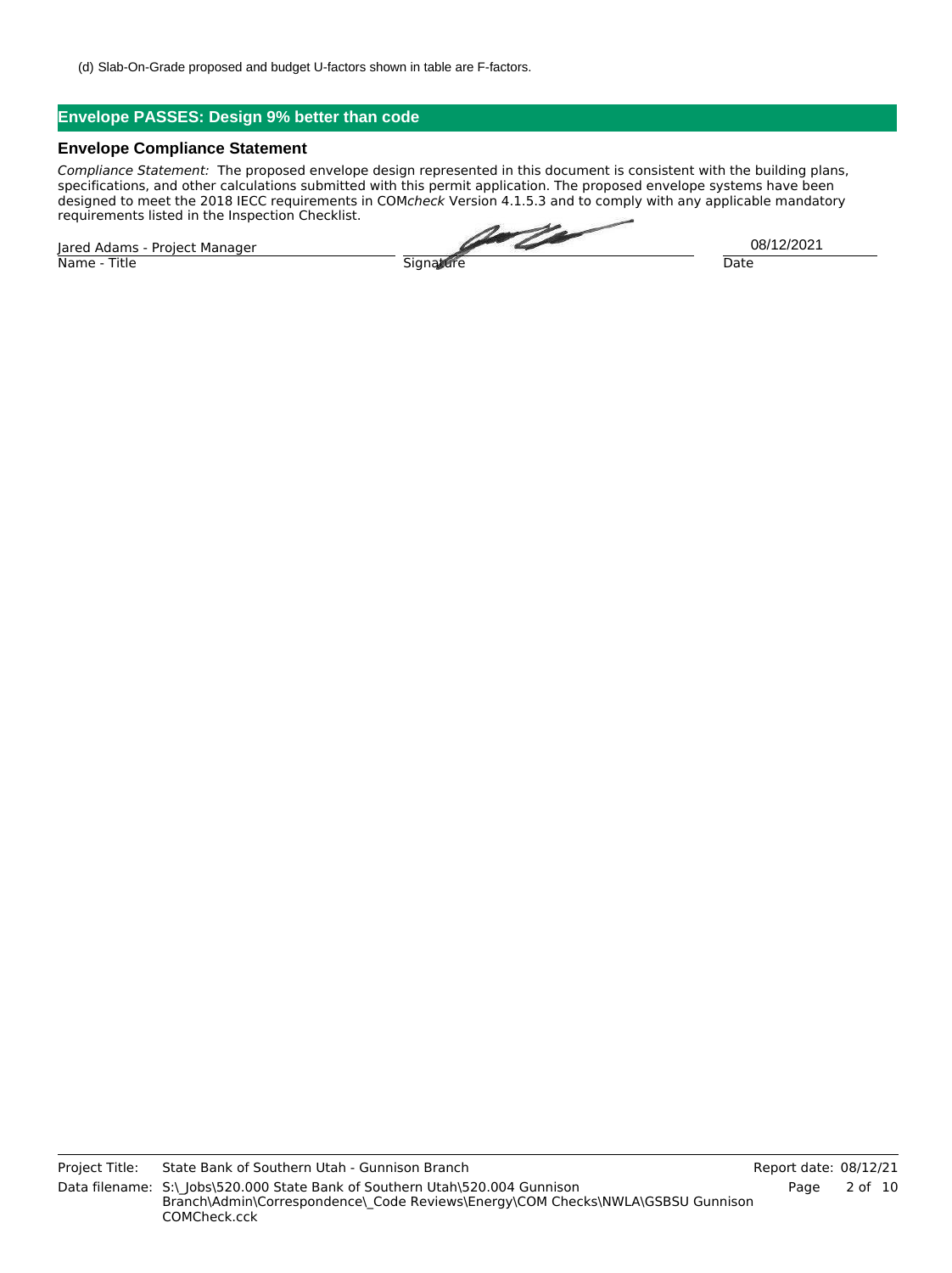## **Inspection Checklist COM***check* **Software Version 4.1.5.3**

Energy Code: 2018 IECC

Requirements: 3.0% were addressed directly in the COM*check* software

Text in the "Comments/Assumptions" column is provided by the user in the COMcheck Requirements screen. For each requirement, the user certifies that a code requirement will be met and how that is documented, or that an exception is being claimed. Where compliance is itemized in a separate table, a reference to that table is provided.

| <b>Section</b><br>#<br>& Req.ID   | <b>Plan Review</b>                                                                                                                                                                                                                                                                                                                                                                                                                                                                                                                                                                                                                             | <b>Complies?</b>                                                                     | <b>Comments/Assumptions</b> |
|-----------------------------------|------------------------------------------------------------------------------------------------------------------------------------------------------------------------------------------------------------------------------------------------------------------------------------------------------------------------------------------------------------------------------------------------------------------------------------------------------------------------------------------------------------------------------------------------------------------------------------------------------------------------------------------------|--------------------------------------------------------------------------------------|-----------------------------|
| C103.2<br>$[PR1]$ <sup>1</sup>    | Plans and/or specifications provide all<br>information with which compliance<br>can be determined for the building<br>envelope and document where<br>exceptions to the standard are<br>claimed.                                                                                                                                                                                                                                                                                                                                                                                                                                                | $\Box$ Complies<br>$\Box$ Does Not<br>□Not Observable<br>$\Box$ Not Applicable       |                             |
| C402.4.1<br>$[PR10]$ <sup>1</sup> | The vertical fenestration area $\leq$ = 30<br>percent of the gross above-grade wall<br>area.                                                                                                                                                                                                                                                                                                                                                                                                                                                                                                                                                   | $\Box$ Complies<br><b>Does Not</b><br>□Not Observable<br>$\Box$ Not Applicable       |                             |
| C402.4.1<br>$[PR11]$ <sup>1</sup> | The skylight area $\leq$ 3 percent of the<br>gross roof area.                                                                                                                                                                                                                                                                                                                                                                                                                                                                                                                                                                                  | ⊡Complies<br>$\Box$ Does Not<br>□Not Observable<br>□Not Applicable                   |                             |
| C402.4.2<br>$[PR14]$ <sup>1</sup> | In enclosed spaces $> 2,500$ ft2<br>directly under a roof with ceiling<br>heights >15 ft. and used as an office,<br>lobby, atrium, concourse, corridor,<br>storage, gymnasium/exercise center,<br>convention center, automotive<br>service, manufacturing, non-<br>refrigerated warehouse, retail store,<br>distribution/sorting area,<br>transportation, or workshop, the<br>following requirements apply: (a) the<br>daylight zone under skylights is >=<br>half the floor area; (b) the skylight<br>area to daylight zone is $>=$ 3 percent<br>with a skylight $VT$ >= 0.40; or a<br>minimum skylight effective aperture<br>$>= 1$ percent. | $\Box$ Complies<br>$\Box$ Does Not<br><b>Not Observable</b><br>$\Box$ Not Applicable |                             |
| C402.4.2.<br>2<br>$[PR15]^{1}$    | Skylights in office, storage,<br>automotive service, manufacturing,<br>non-refrigerated warehouse, retail<br>store, and distribution/sorting area<br>have a measured haze value > 90<br>percent unless designed to exclude<br>direct sunlight.                                                                                                                                                                                                                                                                                                                                                                                                 | $\Box$ Complies<br>$\Box$ Does Not<br><b>Not Observable</b><br>$\Box$ Not Applicable |                             |

**Additional Comments/Assumptions:**

 $|1|$  High Impact (Tier 1)  $|2|$  Medium Impact (Tier 2)  $|3|$  Low Impact (Tier 3)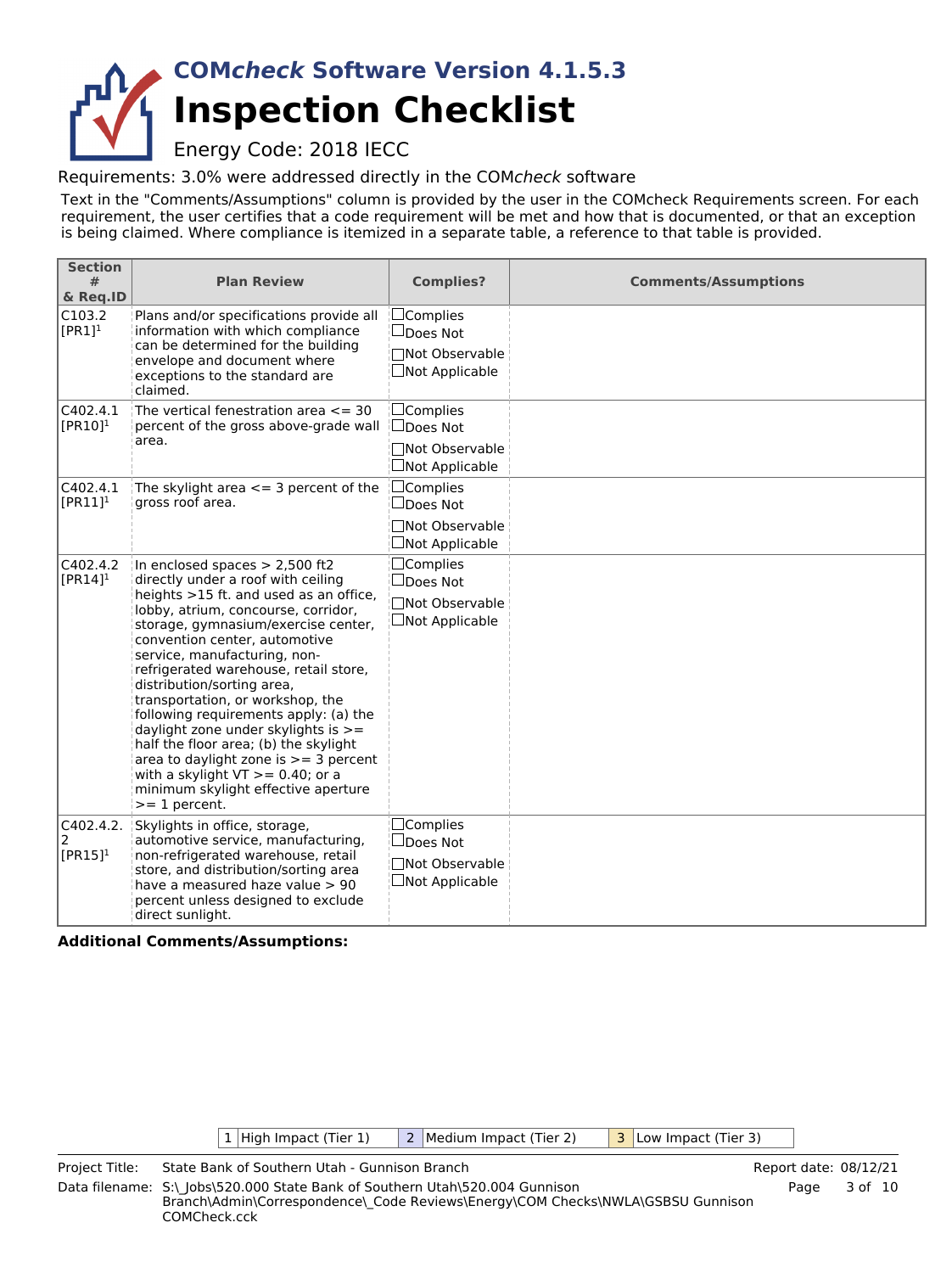| <b>Section</b><br>#<br>& Req.ID   | <b>Footing / Foundation Inspection</b>                                            | <b>Complies?</b>                               | <b>Comments/Assumptions</b>                                      |
|-----------------------------------|-----------------------------------------------------------------------------------|------------------------------------------------|------------------------------------------------------------------|
| C303.2<br>$\sqrt{[FO4]^2}$        | Slab edge insulation installed per<br>manufacturer's instructions.                | $\square$ Complies<br>$\sqcup$ Does Not        |                                                                  |
|                                   |                                                                                   | □Not Observable<br>$\Box$ Not Applicable       |                                                                  |
| C303.2.1<br>$\mathsf{[FO6]^1}$    | Exterior insulation protected against<br>damage, sunlight, moisture, wind,        |                                                |                                                                  |
|                                   | landscaping and equipment<br>maintenance activities.                              | $\Box$ Not Observable<br>$\Box$ Not Applicable |                                                                  |
| CI05<br>$[FO3]^{2}$               | Installed slab-on-grade insulation type<br>and R-value consistent with insulation | $\Box$ Complies<br>∣∐Does Not                  | See the Envelope Assemblies table for values.                    |
|                                   | specifications reported in plans and<br>COMcheck reports.                         | □Not Observable<br>$\Box$ Not Applicable       |                                                                  |
| C402.2.4<br>$[FO7]^{2}$           | Slab edge insulation depth/length.<br>Slab insulation extending away from         | $\Box$ Complies<br>$\Box$ Does Not             | See the Envelope Assemblies table for values.                    |
|                                   | building is covered by pavement or<br>$>= 10$ inches of soil.                     | □Not Observable<br>$\Box$ Not Applicable       |                                                                  |
| C402.2.6<br>$[FO12]$ <sup>3</sup> | Radiant heating systems panels<br>insulated to $>=$ R-3.5 on face opposite        | $\Box$ Complies<br>$\Box$ Does Not             | Requirement will be met.                                         |
|                                   | space being heated.                                                               |                                                | See the Envelope Assemblies table for values.<br>□Not Observable |

 $\boxed{1}$  High Impact (Tier 1)  $\boxed{2}$  Medium Impact (Tier 2)  $\boxed{3}$  Low Impact (Tier 3)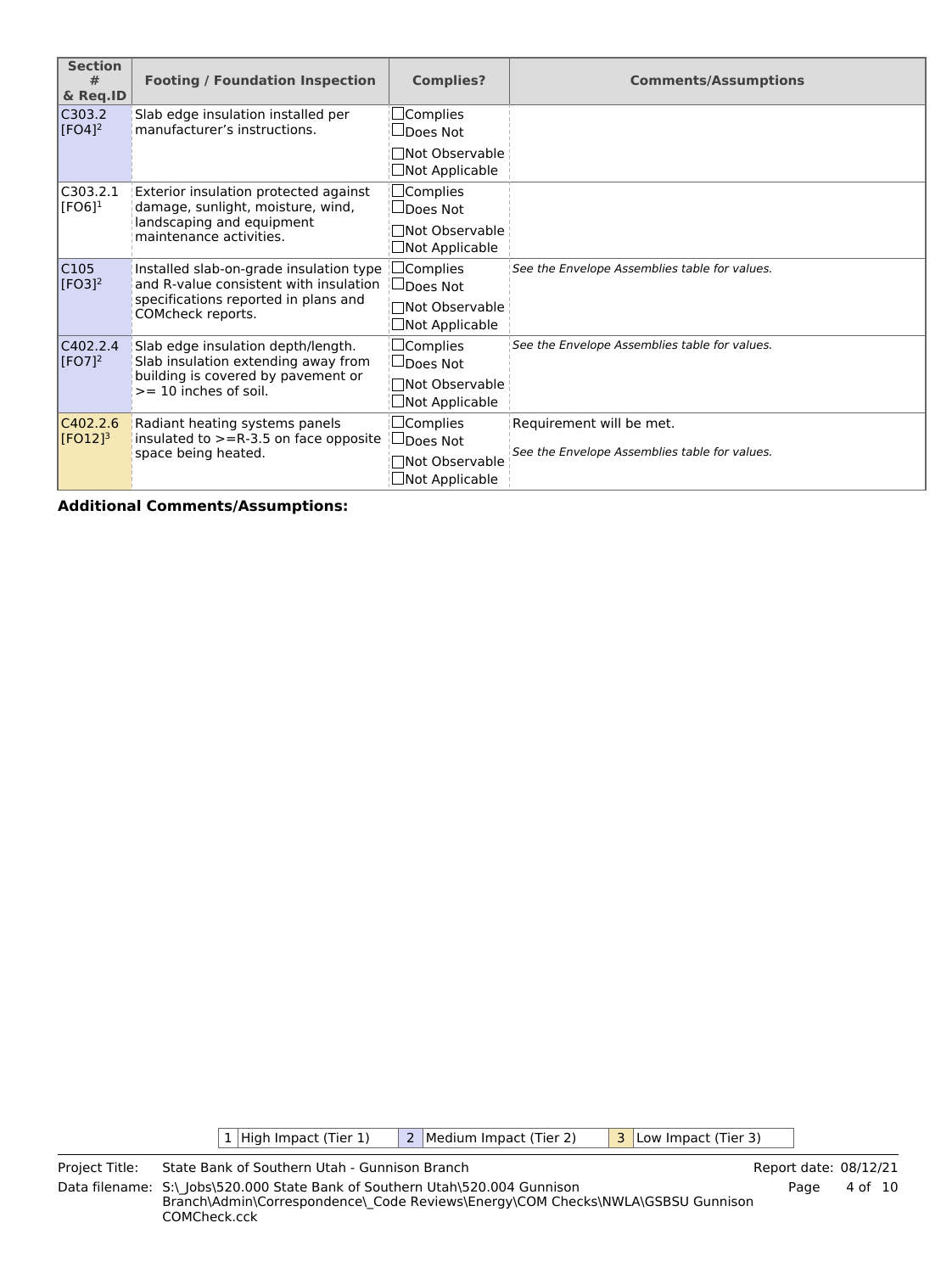| <b>Section</b><br>#<br>& Req.ID           | <b>Framing / Rough-In Inspection</b>                                                                                                          | <b>Complies?</b>                                  | <b>Comments/Assumptions</b>                   |
|-------------------------------------------|-----------------------------------------------------------------------------------------------------------------------------------------------|---------------------------------------------------|-----------------------------------------------|
| C303.1.3                                  | Fenestration products rated in<br>accordance with NFRC.                                                                                       | $\Box$ Complies                                   |                                               |
| $[FR12]^2$                                |                                                                                                                                               | $\Box$ Does Not<br>□Not Observable                |                                               |
|                                           |                                                                                                                                               | $\Box$ Not Applicable                             |                                               |
| C303.1.3                                  | Fenestration products are certified as                                                                                                        | $\Box$ Complies                                   |                                               |
| $[FR13]$ <sup>1</sup>                     | to performance labels or certificates<br>provided.                                                                                            | $\Box$ Does Not                                   |                                               |
|                                           |                                                                                                                                               | □Not Observable<br>$\Box$ Not Applicable          |                                               |
| C402.4.3<br>$[FR10]$ <sup>1</sup>         | Vertical fenestration SHGC value.                                                                                                             | $\Box$ Complies<br>$\Box$ Does Not                | See the Envelope Assemblies table for values. |
|                                           |                                                                                                                                               | $\Box$ Not Observable<br>$\square$ Not Applicable |                                               |
| C402.4.3<br>$[FR11]$ <sup>1</sup>         | Skylight SHGC value.                                                                                                                          | $\Box$ Complies<br>$\Box$ Does Not                | See the Envelope Assemblies table for values. |
|                                           |                                                                                                                                               | □Not Observable<br>$\Box$ Not Applicable          |                                               |
| C402.4.3.<br>C402.4.3.                    | Vertical fenestration U-Factor.                                                                                                               | $\Box$ Complies<br>$\Box$ Does Not                | See the Envelope Assemblies table for values. |
| 4<br>$[FR8]$ <sup>1</sup>                 |                                                                                                                                               | □Not Observable<br>$\square$ Not Applicable       |                                               |
| C402.4.3.<br>4                            | Skylight fenestration U-Factor.                                                                                                               | $\square$ Complies<br>$\Box$ Does Not             | See the Envelope Assemblies table for values. |
| $[FR9]$ <sup>1</sup>                      |                                                                                                                                               | □Not Observable<br>$\Box$ Not Applicable          |                                               |
| C402.4.4<br>$[FR14]$ <sup>2</sup>         | U-factor of opaque doors associated<br>with the building thermal envelope                                                                     | $\Box$ Complies<br>$\Box$ Does Not                | See the Envelope Assemblies table for values. |
|                                           | meets requirements.                                                                                                                           | □Not Observable<br>$\Box$ Not Applicable          |                                               |
| C402.5.1.<br>2.2<br>$[FR20]$ <sup>1</sup> | The building envelope contains a<br>continuous air barrier that is sealed in                                                                  | $\Box$ Complies<br>$\square$ Does Not             |                                               |
|                                           | an approved manner and average<br>assembly air leakage $\leq$ = 0.04 cfm/ft2<br>Air barrier penetrations are sealed in<br>an approved manner. | □Not Observable<br>$\Box$ Not Applicable          |                                               |
| C402.5.2<br>C402.5.4                      | Factory-built fenestration and doors<br>are labeled as meeting air leakage                                                                    | $\square$ Complies<br>$\square$ Does Not          |                                               |
| $[FR18]$ <sup>3</sup>                     | requirements.                                                                                                                                 | □Not Observable<br>□Not Applicable                |                                               |
| C402.5.7<br>$[FR17]$ <sup>3</sup>         | Vestibules are installed on all building<br>entrances. Doors have self-closing                                                                | $\Box$ Complies<br>$\Box$ Does Not                |                                               |
|                                           | devices.                                                                                                                                      | □Not Observable<br>□Not Applicable                |                                               |

| 1   High Impact (Tier 1) | 2   Medium Impact (Tier 2) | 3 Low Impact (Tier 3) |  |
|--------------------------|----------------------------|-----------------------|--|
|                          |                            |                       |  |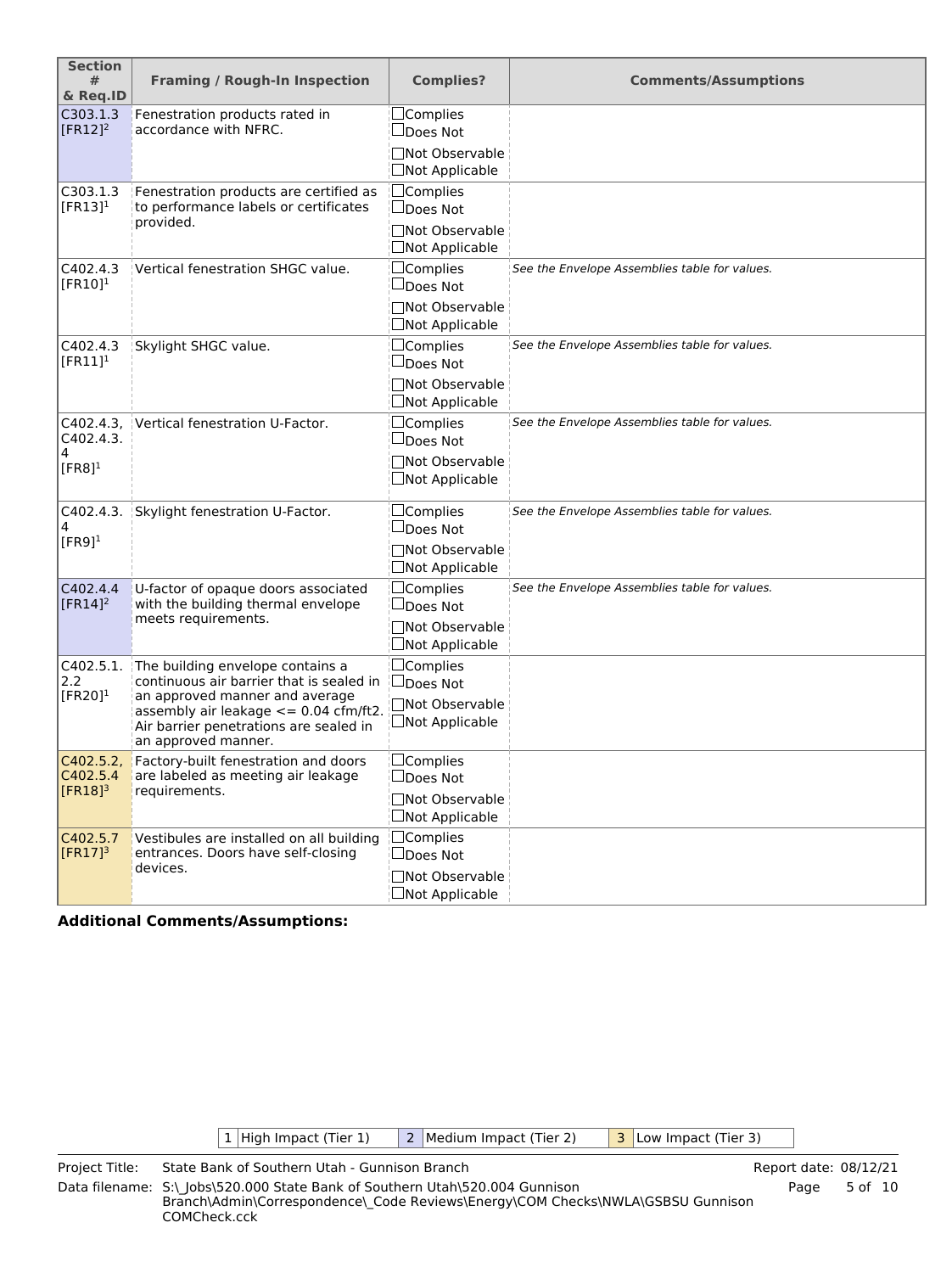| <b>Section</b><br>#<br>$\&$ Reg.ID    | <b>Mechanical Rough-In Inspection</b>                                                                                                                  | <b>Complies?</b>                                                              | <b>Comments/Assumptions</b> |
|---------------------------------------|--------------------------------------------------------------------------------------------------------------------------------------------------------|-------------------------------------------------------------------------------|-----------------------------|
| C403.2.4.<br>13<br>IME31 <sup>3</sup> | C402.5.5, Stair and elevator shaft vents have<br>motorized dampers that automatically<br>close. Refernece section C403.7.7 for<br>operational details. | $\Box$ Complies<br>$\Box$ Does Not<br>Not Observable<br>$\Box$ Not Applicable |                             |

 $\boxed{1}$  High Impact (Tier 1)  $\boxed{2}$  Medium Impact (Tier 2)  $\boxed{3}$  Low Impact (Tier 3)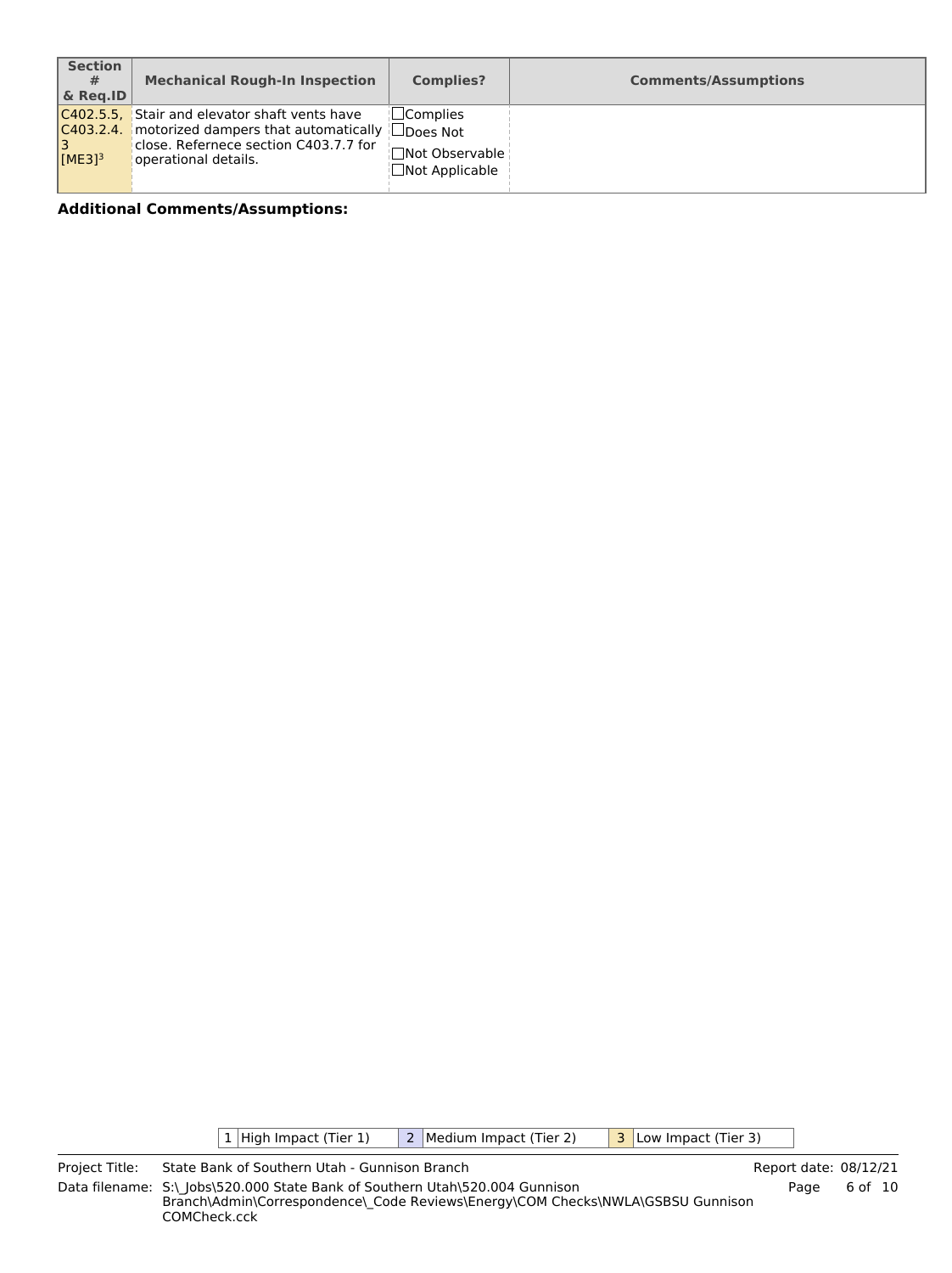| <b>Section</b><br>#                              | <b>Insulation Inspection</b>                                                                                                                                                                                                          | <b>Complies?</b>                                                               | <b>Comments/Assumptions</b>                   |
|--------------------------------------------------|---------------------------------------------------------------------------------------------------------------------------------------------------------------------------------------------------------------------------------------|--------------------------------------------------------------------------------|-----------------------------------------------|
| & Req.ID                                         |                                                                                                                                                                                                                                       |                                                                                |                                               |
| C303.1<br>$[IN3]$ <sup>1</sup>                   | Roof insulation installed per<br>manufacturer's instructions. Blown or<br>poured loose-fill insulation is installed<br>only where the roof slope is $\leq$ = 3 in<br>12.                                                              | $\Box$ Complies<br>$\Box$ Does Not<br>□Not Observable<br>□Not Applicable       |                                               |
| C402.2.1<br>$[IN20]$ <sup>1</sup>                | Insulation installed on a suspended<br>ceiling having ceiling tiles is not being<br>specified for roor/ceiling assemblies.<br>Continuous insulation board installed<br>in 2 or more layers with edge joints<br>offset between layers. | $\Box$ Complies<br>$\Box$ Does Not<br>□Not Observable<br>$\Box$ Not Applicable |                                               |
| C303.1<br>$\sqrt{\frac{[1 \text{N} 10]}{2}}$     | Building envelope insulation is labeled<br>with R-value or insulation certificate<br>providing R-value and other relevant<br>data.                                                                                                    | $\Box$ Complies<br>$\Box$ Does Not<br>□Not Observable<br>$\Box$ Not Applicable |                                               |
| C303.2<br>$[IN7]$ <sup>1</sup>                   | Above-grade wall insulation installed<br>per manufacturer's instructions.                                                                                                                                                             | $\Box$ Complies<br>$\Box$ Does Not<br>□Not Observable<br>$\Box$ Not Applicable |                                               |
| C303.2.1<br>$\sqrt{\frac{N14}{^2}}$              | Exterior insulation is protected from<br>damage with a protective material.<br>Verification for exposed foundation<br>insulation may need to occur during<br>Foundation Inspection.                                                   | $\Box$ Complies<br>$\Box$ Does Not<br>□Not Observable<br>$\Box$ Not Applicable |                                               |
| C402.2.1.<br>$\mathbf 1$<br>$[IN4]$ <sup>3</sup> | Skylight curbs are insulated to the<br>level of roofs with insulation above<br>deck or R-5.                                                                                                                                           | $\Box$ Complies<br>$\Box$ Does Not<br>□Not Observable<br>□Not Applicable       |                                               |
| C105<br>$[IN6]$ <sup>1</sup>                     | Installed above-grade wall insulation<br>type and R-value consistent with<br>insulation specifications reported in<br>plans and COMcheck reports.                                                                                     | $\Box$ Complies<br>$\Box$ Does Not<br>□Not Observable<br>□Not Applicable       | See the Envelope Assemblies table for values. |
| C402.2.3<br>$[IN8]$ <sup>2</sup>                 | Installed floor insulation type and R-<br>value consistent with insulation<br>specifications reported in plans and<br>COMcheck reports.                                                                                               | $\Box$ Complies<br>$\Box$ Does Not<br>□Not Observable<br>□Not Applicable       | See the Envelope Assemblies table for values. |
| C402.2.6<br>$\vert$ [IN18] <sup>3</sup>          | Radiant panels and associated<br>components, designed for heat<br>transfer from the panel surfaces to the<br>occupants or indoor space are<br>insulated with a minimum of R-3.5.                                                      | $\Box$ Complies<br>□Does Not<br>□Not Observable<br>$\Box$ Not Applicable       |                                               |
| C105<br>$[IN2]$ <sup>1</sup>                     | Installed roof insulation type and R-<br>value consistent with insulation<br>specifications reported in plans and<br>COMcheck reports. For some ceiling<br>systems, verification may need to<br>occur during Framing Inspection.      | $\Box$ Complies<br>$\Box$ Does Not<br>□Not Observable<br>□Not Applicable       | See the Envelope Assemblies table for values. |
| C402.5.1.<br>1<br>$[IN1]$ <sup>1</sup>           | All sources of air leakage in the<br>building thermal envelope are sealed,<br>caulked, gasketed, weather stripped<br>or wrapped with moisture vapor-<br>permeable wrapping material to<br>minimize air leakage.                       | $\Box$ Complies<br>$\Box$ Does Not<br>□Not Observable<br>$\Box$ Not Applicable |                                               |

| 1   High Impact (Tier 1) | 2 Medium Impact (Tier 2) | $\vert$ 3 Low Impact (Tier 3) |
|--------------------------|--------------------------|-------------------------------|
|                          |                          |                               |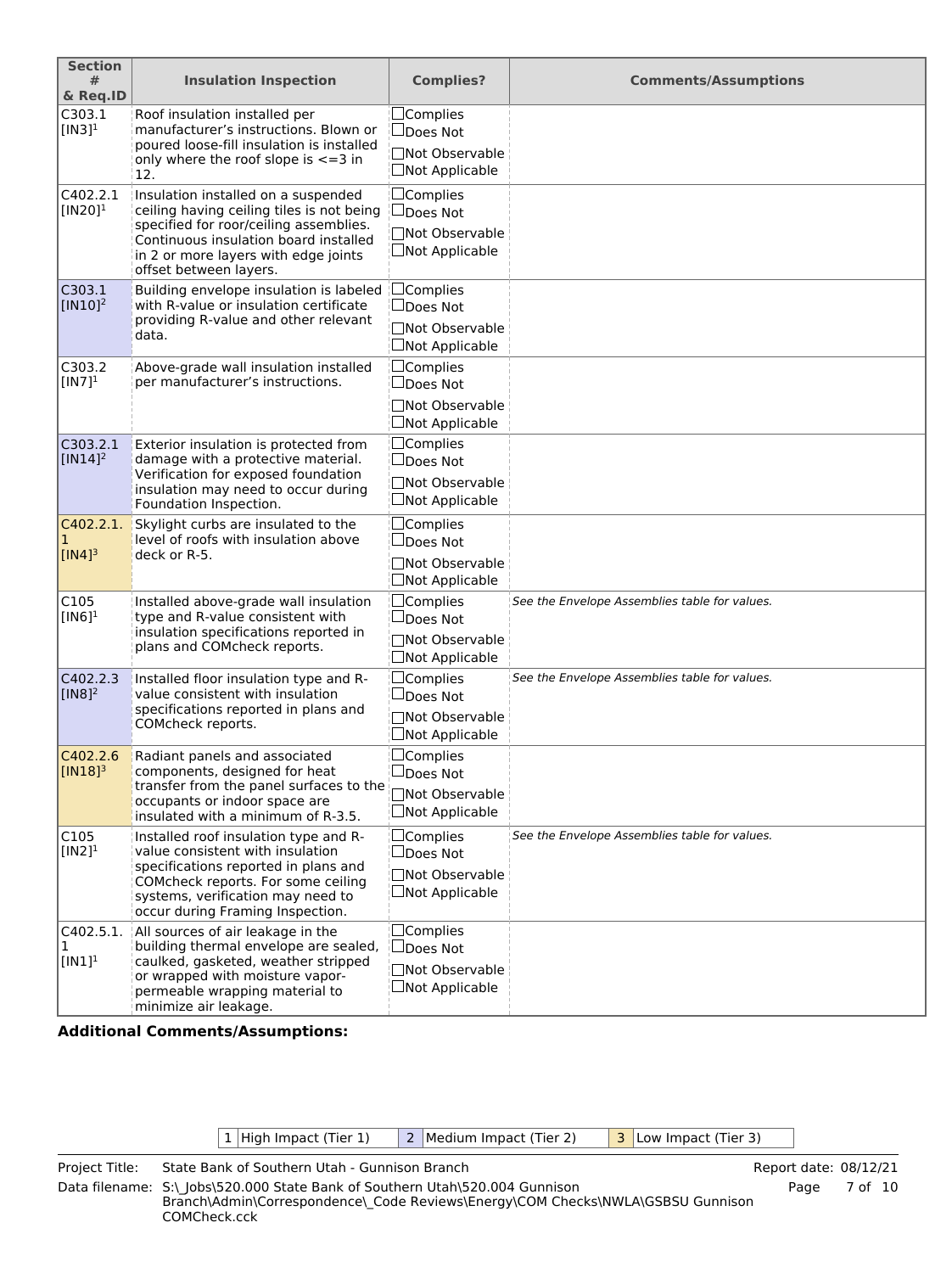$\boxed{1}$  High Impact (Tier 1)  $\boxed{2}$  Medium Impact (Tier 2)  $\boxed{3}$  Low Impact (Tier 3)